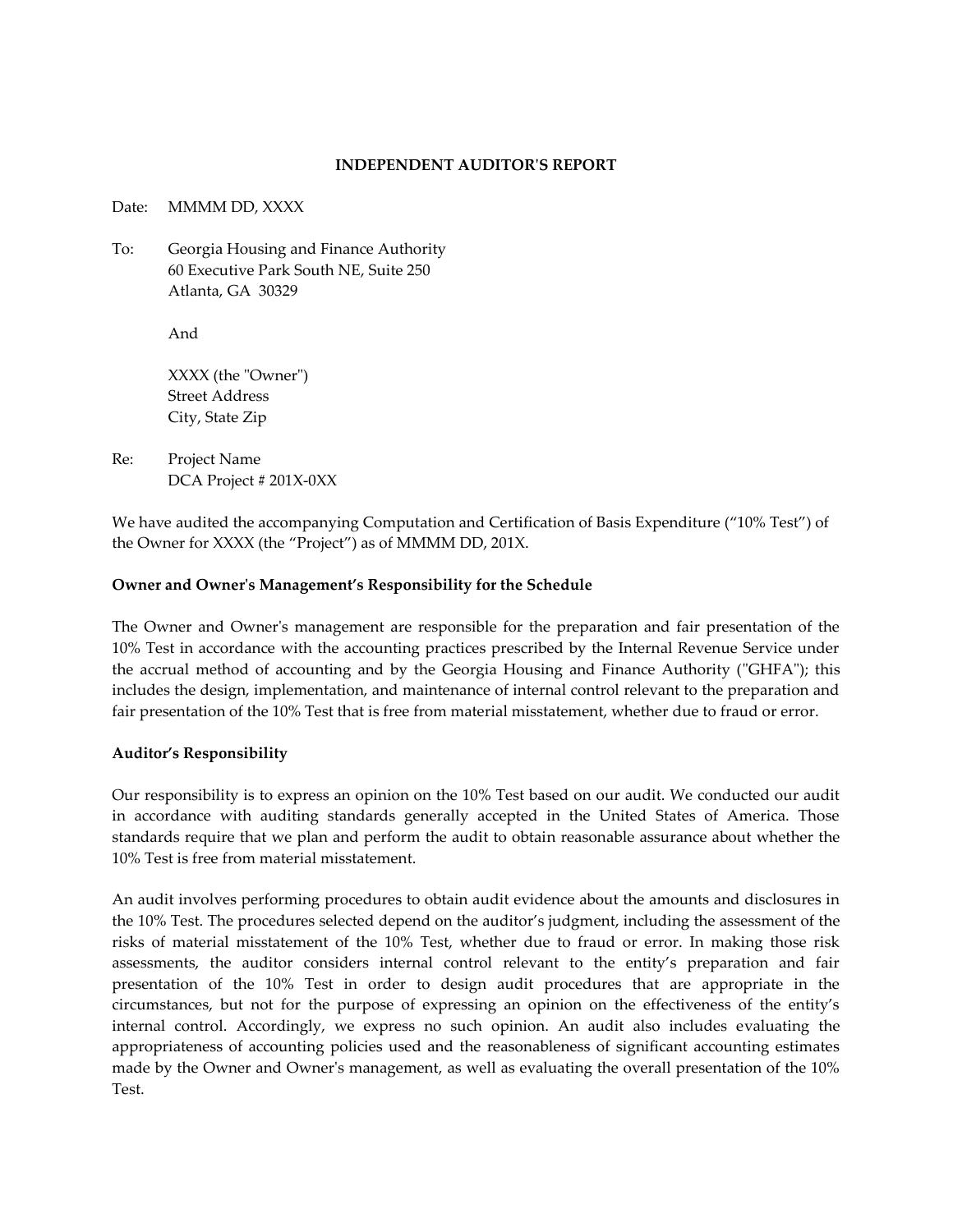We believe that the audit evidence we have obtained is sufficient and appropriate to provide a basis for our audit opinion.

# **Opinion**

In our opinion, the 10% Test referred to above presents fairly, in all material respects, costs incurred for the Project as of MMMM DD, 201X, on the on the basis of accounting described below.

## **Basis of Accounting**

The 10% Test is prepared in conformity with the accounting practices prescribed by the Internal Revenue Service under the accrual method of accounting and by the Georgia Housing and Finance Authority ("GHFA"), which is a basis of accounting other than accounting principles generally accepted in the United States of America. Our opinion is not modified with respect to that matter.

## **Other Matters**

In addition to auditing the 10% Test, we have, at your request, performed certain agreed upon procedures, as enumerated below, with respect to the Project. These procedures, which were agreed to by the Owner and GHFA, were performed to assist you in determining whether the Project has met the 10% test in accordance with Internal Revenue Code Section 42(h)(1)(F) and Treasury Regulation Section 1.42-6. These agreed-upon procedures were performed in accordance with standards established by the American Institute of Certified Public Accountants. The sufficiency of these procedures is solely the responsibility of the specified users of the report. Consequently, we make no representations regarding the sufficiency of the procedures below either for the purpose for which this report has been requested or for any other purpose.

We performed the following procedures:

- a. We calculated, based on estimates of total development costs provided by the Owner, the Project's total reasonably expected basis, as defined in Treasury Regulation Section 1.42-6, to be \$XXXX as of MMMM DD, 201X
- b. We calculated the reasonably expected basis incurred by the Owner as of MMMM DD, 201X to be \$XXXX.
- c. We calculated the percentage of the development fee incurred by the Owner as of MMMM DD, 201X to be XX.XX% of the total development fee.
- d. We compared the reasonably expected basis incurred as of MMMM DD, 201X to the total reasonably expected basis of the Project, and calculated that XX.XX% had been incurred as of MMMM DD, 201X.
- e. We determined that the Owner uses the accrual method of accounting, and has not included any construction costs in carryover allocation basis that have not been properly accrued.